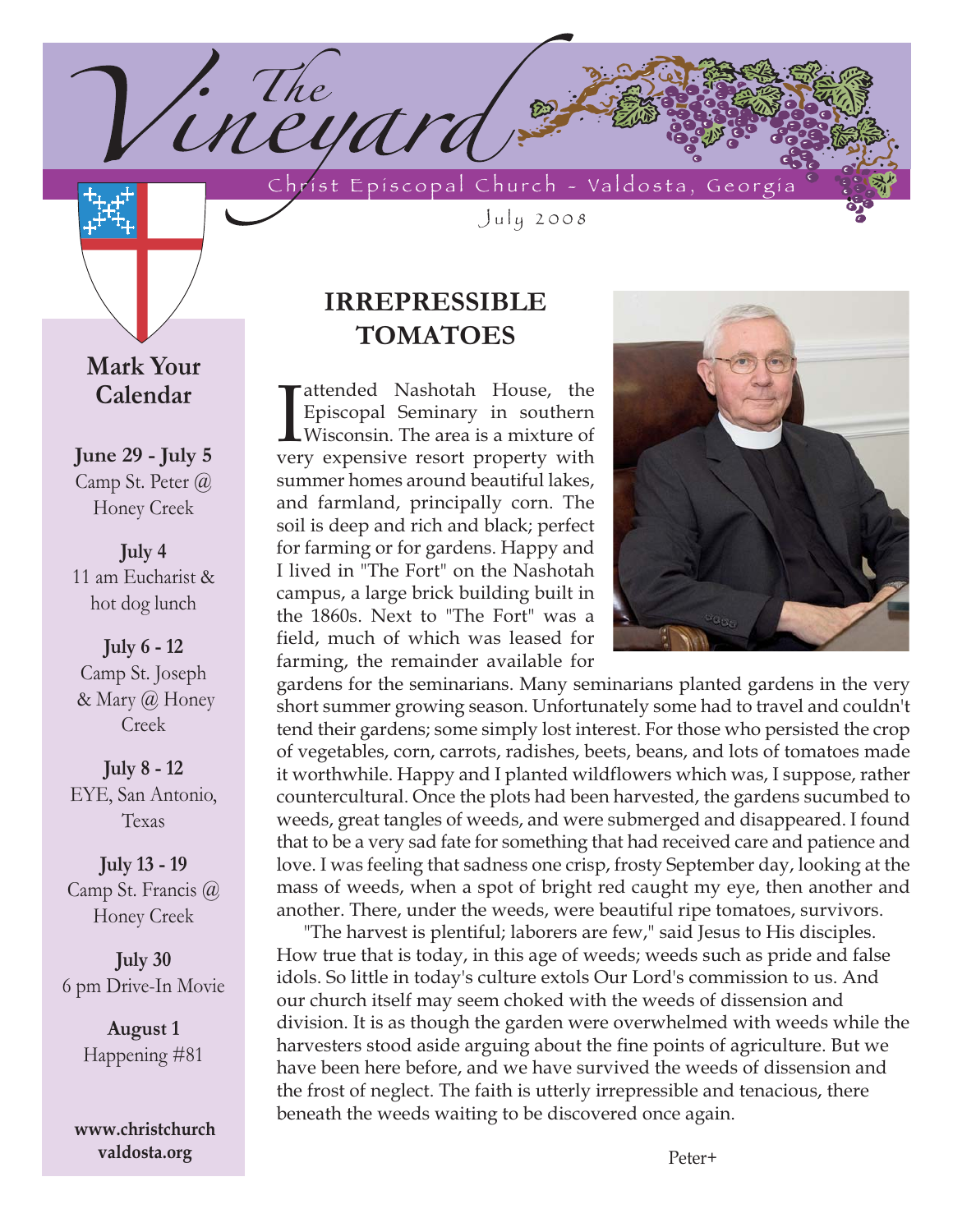

*The Vineyard* is posted to the Christ Church Valdosta Web site in color a t <www.christchurchvaldosta.org> . Double click *The Vineyard* tab to view this publication.

# **The Vineyard Deadline**

The newsletter deadline is the 15th of the month prior to publication. Send information to <juliacariail@ bellsouth.net> or phone 229-559-7329.

#### **Christ Episcopal Church**

The Rt. Rev. Henry I. Louttit, Bishop of Georgia The Rev. Peter Ingeman, Rector The Rev. Tar Drazdowski, Priest in Residence Stella Clark, Deacon Patricia Marks, Deacon Molly Greneker, Parish Secretary Amy Creasy, Bookkeeper Sue Ellen Rumstay, Organist

Kathy Armstrong, St. Gregory Choir Director Dr. John Curtis and Maggie Roberts, St. Francis Choir Leaders Julia and Julius Ariail, Newsletter

#### **Vestry**

Mimi Allen Sandra Fletcher Hugh Bailey Phyllis Holland Clinton Beeland Pepi Nelson Charles Boatwright Bill Nunn Tom Carroll Buddy Pitts Jan Carter Joe Singletary Carolyn Eager Al Turner Sylvia Warrick

#### **Phone Numbers**

| 242-5115 |
|----------|
| 245-0799 |
| 249-0895 |
| 559-6159 |
| 244-5159 |
| 292-8215 |
|          |

#### **www.christchurchvaldosta.org**

*The Vineyard*, p. 2, July 2008





# **Vacation Bible School:**

This year's Vacation Bible<br>School was filled with<br>LOADS of fun! We had a<br>County Fair with cake walks, a School was filled with LOADS of fun! We had a County Fair with cake walks, a dunking booth and a lot of outside activities. Our special project this year focused on our companion Diocese in the Dominican Republic. Each day, the children did a project that was sent to the D.R. with our very own mission team. Robbie Beeland and his big sister Mitchell were in charge of the Missions Station and did a glorious job. The children made an altar banner that will be given to the church in the Dominican. They also made mite boxes that raised over \$150 to be used for VBS this summer in the D.R. We sent pictures, cards and bracelets, too! It was a wonderful learning experience and was enjoyed by many, many kids.

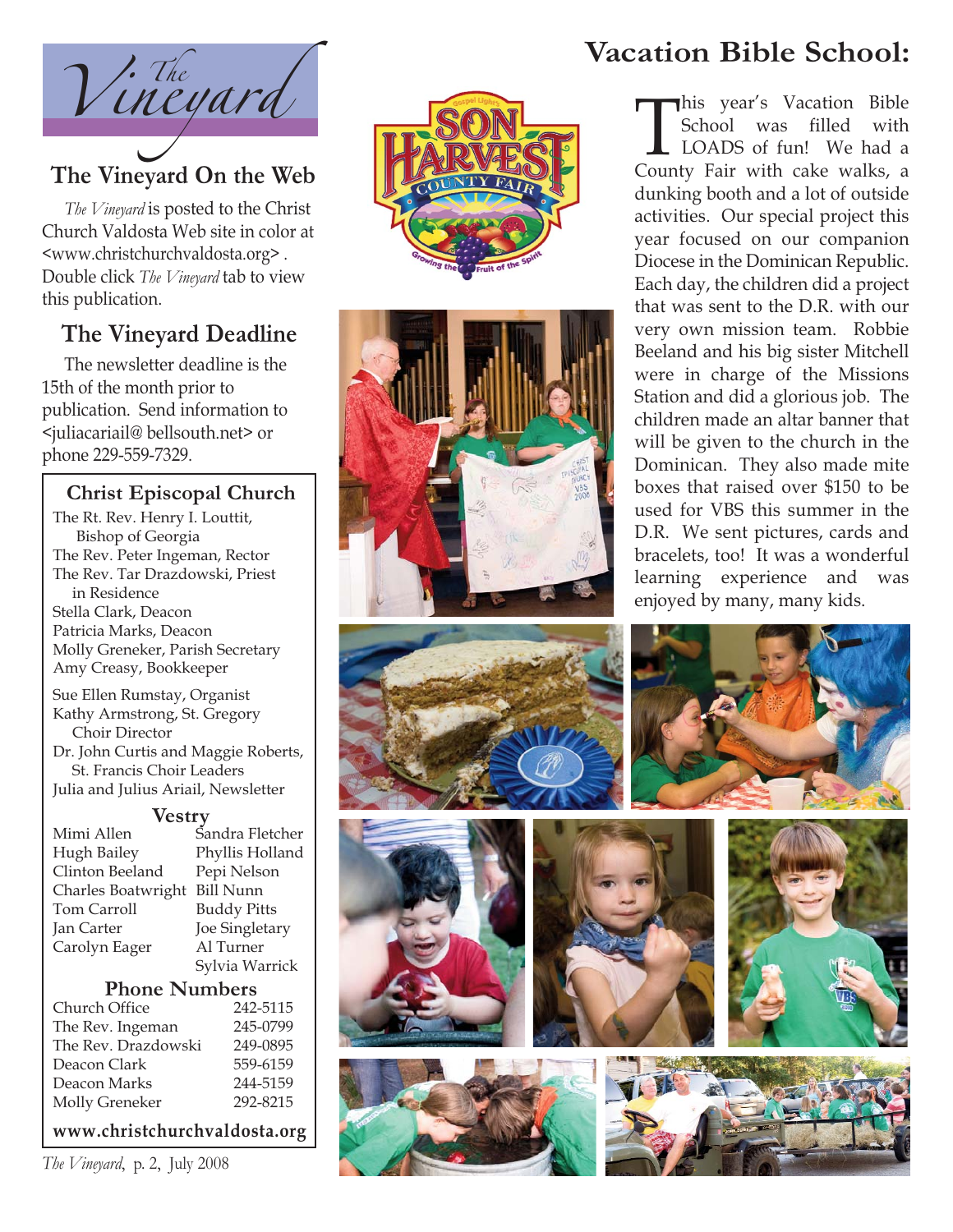# **Son Harvest June 1 - 4, 2008**



*The Vineyard*, p. 3, July 2008

Additional photos of this event are available at picasaweb.google.com/christchurchvaldosta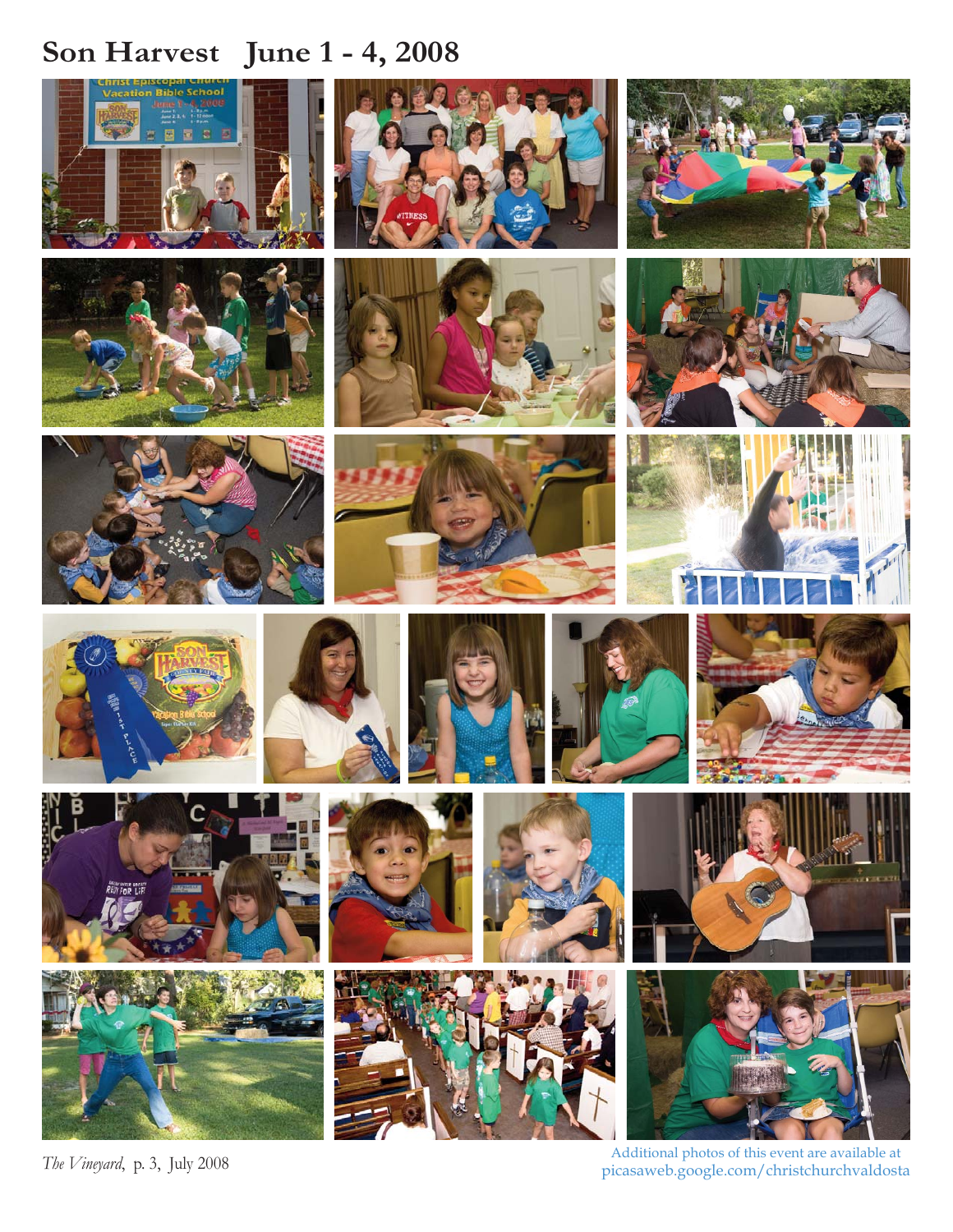# **The Whisper**

*"'til a voice as bad as conscience rang interminable changes, on one everlasting whisper day and night repeated so, something hidden, go and find it."* Rudyard Kipling, *"The Explorer"*

In a sermon June 8, 2008, Fr. Peter Ingeman described the calling to the priesthood and all service to God as a whisper like the one described by Rudyard Kipling in his poem, "The Explorer."

Three Christ Church members have publicly declared that they have heard and acknowledged the whisper. Jim Elliot and Walter Hobgood are actively pursuing the sacrament of ordination to the priesthood, and Nancy Richardson is studying for ordination as a vocational deacon.

The program Jim and Walter are undertaking is different from the traditional seminary track. It is sometimes called "Reading for Holy Orders". The Bishop, Standing Committee and Commission on Ministry give a set of requirements to meet in order to be ordained to the priesthood. There are five areas of study under the Canons, and there is an examining chaplain for each area of study responsible for insuring that the candidate is proficient in each of those areas. Both also attend a program at Sewanee for three weeks each summer as part of the education.

Asked what factor tipped the scale to lead him down this path, Jim replied, "I had been hearing God calling me to the ordained ministry for quite some time but had not been responsive to that call. In late 2005, I

just could not ignore the call any longer and met with Fr. Peter and Bishop Louttit to begin this process toward ordained ministry."

Jim hopes to finish his studies sometime in 2009, but it will be up to the Bishop, Standing Committee and the Commission on Ministry to decide whether and when he is ordained.

"I expect that, God willing, I will be a bi-vocational priest. That is to say that I will continue with my private law practice and also serve the church as a priest. I would hope to serve our parish family here at Christ Church but would also be available to serve as a supply priest at other churches in our area on an as needed basis," Jim concluded.

Walter Hobgood started the process 4 years ago and also hopes to remain in this area. "I envision a ministry with churches in transition between rectors or in smaller more rural parishes that cannot afford a full-time priest. Once again, HE is in charge, and I will go where ever I am led," Walter said.

Walter considered the traditional seminary track but felt led to this choice. "After relocating multiple

times over the past 37 years, we opted not to make two more moves, to seminary and another to wherever God leads."

Asked when he

heard the whisper, Walter said, "I believe my call has been with me



Walter Hobgood and Jim Elliott

since teenage years. Like many, I disregarded it and felt it was not a true calling. This is where Christ Church has played a role. Once again, I believe God led me to Christ Church where I would finally see and hear my call."

Nancy Sartin Richardson describes the deacon's job as "taking the church to the people."

"I heard the whisper for a long time beginning when Sue Sandbach invited me to join the Daughters of the King. Irene Martin was like a spiritual director to me leading me in this direction," said Nancy.

Nancy attends the Deacon's School seminars as they are held in different areas of the state. At the conclusion of her study and successful meeting with the Commision on Ministry, Nancy hopes to work with Hospice.

Like Abram in Fr. Ingeman's sermon, we are all on life's journey. We all hear a whisper. God has a personal Canaan for each of us. We are on the road to someplace in our spiritual journey with a few stops at Haran, a few detours and side excursions, far longer than we expect. Kipling's poem closes with the line, "He chose me for this whisper."

Do you hear a whisper?



Nancy Richardson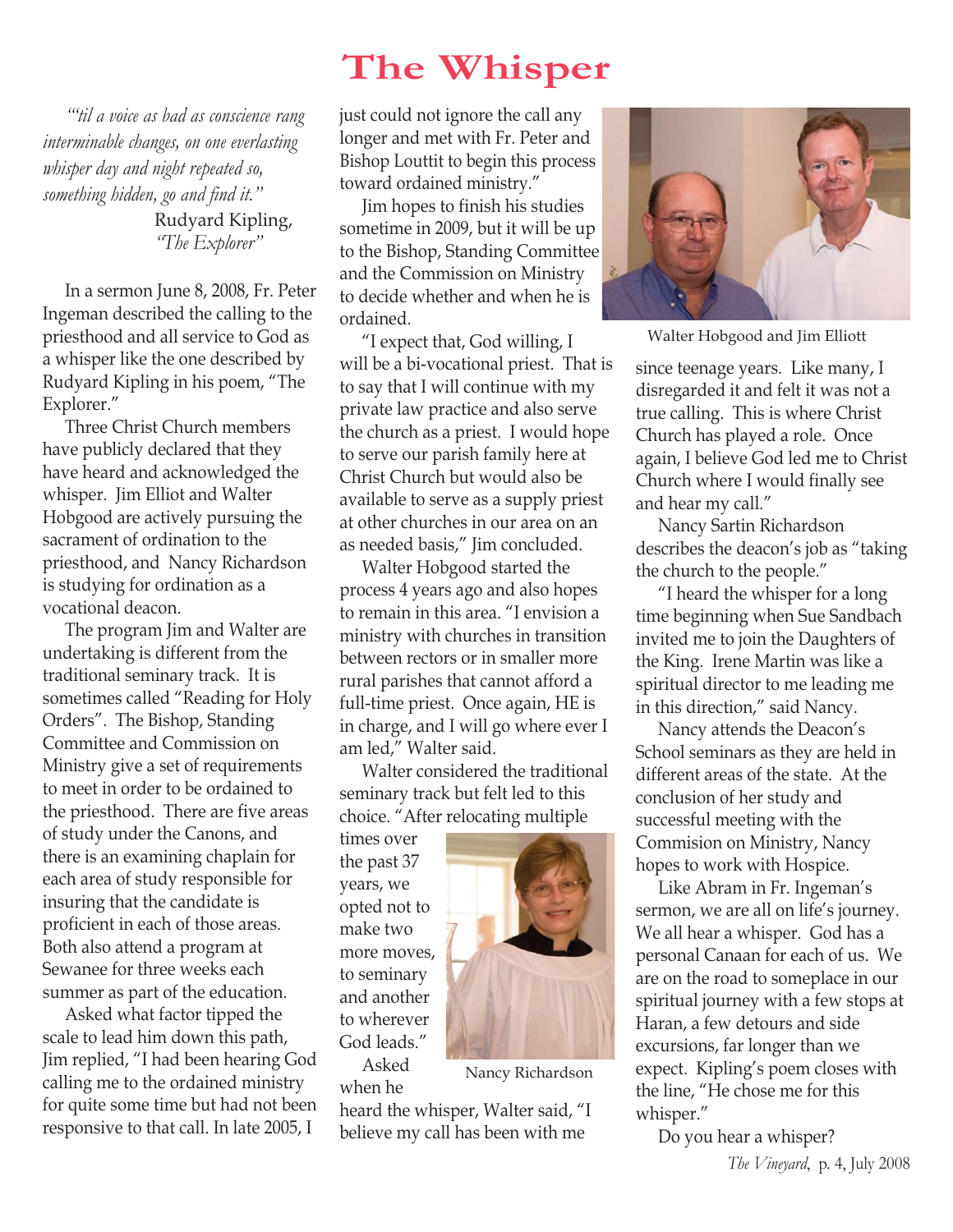# **Special Days Remembered in July**



## **BIRTHDAYS**

1 Aleta Corley Meredith Kunath 2 Hugh Bailey Julian (Boots) Tudor 4 Ashley Cody Beverly Cowart Grace Diamond 5 Laurie McCall Theo Reed 6 Katherine Mayer 8 Dottie Eager 9 Katie Wisenbaker 11 Brooklyn Prine 14 Jerry DeMott 15 David Cribb John Hiers David Holland 16 Christopher Cody Sandra Fletcher

Marshall Parks 17 Michael Black Linda Burch Rachel Rumstay 18 Pepi Nelson 19 Lisa Gilchrist 20 Pam Pitts 21 Hayden Coggins Nancy Sartin Richardson 22 Peter Ingeman Alexandra Peeples 23 Gail Hobgood Caroline Prine Richard Rigby 24 Jeff Hanson Walter Hobgood Brett Nelson 25 Pat Bezona Andrew Greneker Philip Gunter 26 Andrew Hummel

Gregory Hummel 27 Juanita Quinn Al Turner 28 Griff Holland

Katherine Mixson 29 Emory Warrick, Sr. 30 Debi Saeger

#### **BAPTISMAL ANNIVERSARIES**

3 Carter Coleman 5 Dori Carter 7 Alison Peters 9 Marge Fitzsimons Griff Holland 20 Pam Pitts 24 Sam Peters 25 Victoria Warrick 26 Edith Shepherd



#### **WEDDING ANNIVERSARIES**

4 Cliff & Elizabeth Baker Ralph & Julie Jackson 6 Chris & Ashley Cody 12 Bill & Lucille Sineath 16 Marty & Karen Diamond 22 Rusty & Laurie McCall 24 Bill & Kathy Armstrong George & Beth Thornton 29 Jack Fisher & Elaine Yontz Aaron & Josie Parten 30 Bill & Helen Tucker

If your special day is not included in our calendar, please call the church office at 242-5115 to let us know.

## **Vestry Report from the May 19 Meeting**

- Received treasurer's report from Amber Tanner. Reported that the church has received a financial gift from the Teasley family. The vestry also voted to transfer a \$54,000 gift from the Frances Tillman estate to the building fund.
- Awaiting the final report from Bargainier who interviewed user groups in the parish. Results of this report will be shared with the congregation as soon as possible.
- Received information from Sandra Fletcher on the merits of hiring a consultant to conduct a fund-raising feasibility study. The purpose of the consultant is



Pepi Nelson, Senior Warden and Clint Beeland, Junior Warden

to determine the giving potential of the parish family. This information is essential to the final decision about building additional facilities.

• Discussed the Relay for Life fund raising and activities. The church family gave \$4,000 toward this worthy cause.

- Voted to give \$3,000 from the outreach budget for the 2008 mission trip to the Dominican Republic. Eight Christ Church members will travel along with five people from other parishes.
- Approved plans to reinstitute Foyer Groups. These groups were successful several years ago and involve small groups of parishioners getting together in each others' homes on a regular basis. The groups provide an opportunity for people who wish to participate to get to know each other in the parish within a social relaxed setting.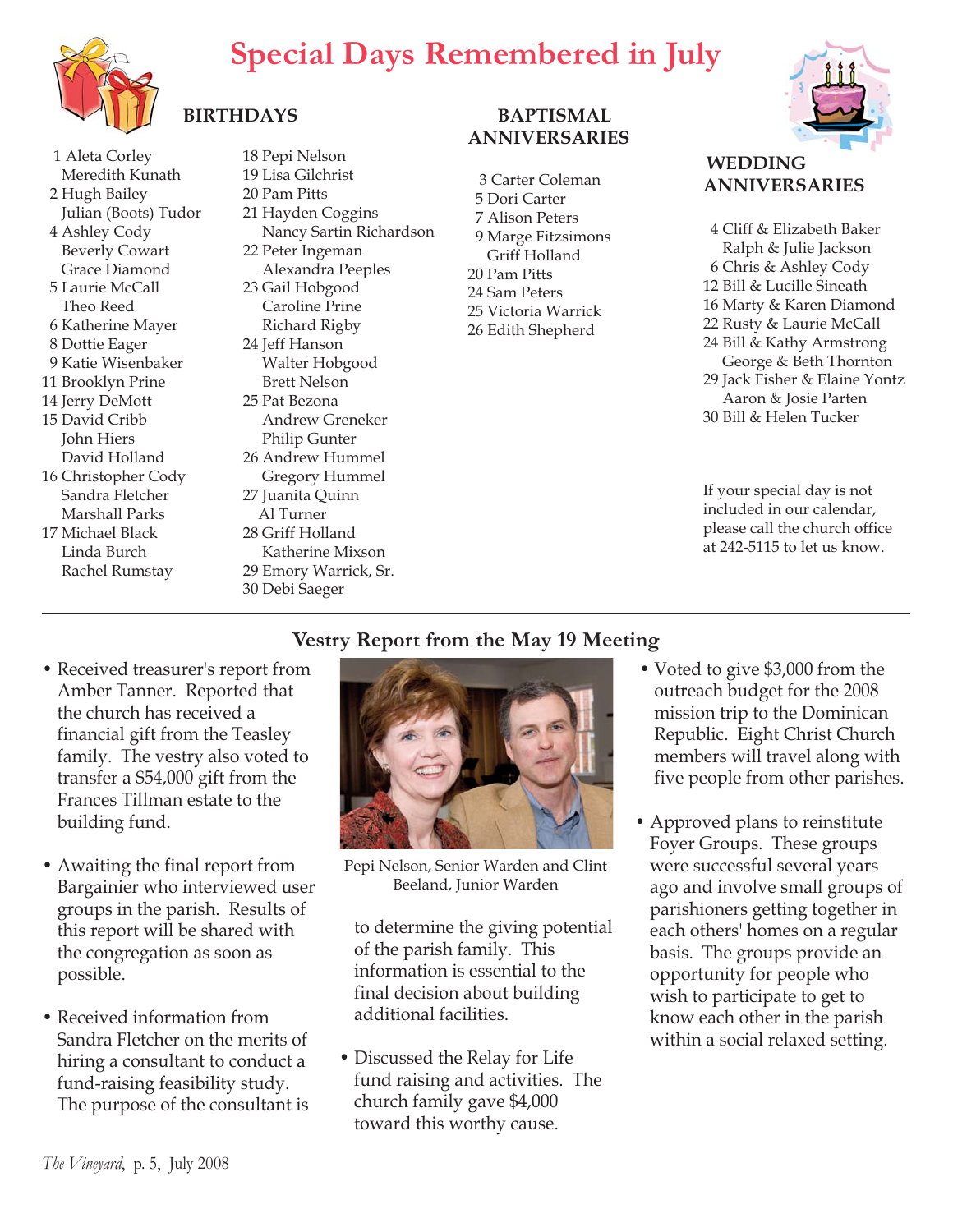

*How the Irish Saved Civilization: The Untold Story of Ireland's Heroic Role From the Fall of Rome to the Rise of Medieval Europe*

By Thomas Cahill. Doubleday, 1995.

What an enterprising title for so readable a book! Thomas Cahill, in his popular Hinges of History series, takes us travelling through time as he asks what made Western civilization possible.

In his other books, he examines the beliefs of the ancient Jews, the milieu in which Jesus lived, the legacy of the Greeks, and the high Middle Ages. But in this volume, he takes us into what we think is familiar territory—we all know that St. Patrick vanquished the snakes in Ireland, don't we?—and shows us some less than familiar landmarks. What we take as truth may, indeed be myth.

In this book, beautifully illustrated with Celtic designs and calligraphy, Cahill honors St. Patrick

# **The Church Bookshelf**

by Patricia Marks he left on an

in an unexpected way—not only as the one to bring Christianity to Ireland, but also to bring literacy to all Europe. Without Patrick's influence, we would not have those ancient and precious texts, handwritten and hand-copied by monks and scribes alike, that form the record of the Western civilization that we take for granted.

In Ireland, from the fifth century onwards, while barbarian hordes overran the continent and the Roman Empire collapsed, scholars found a haven. They brought with them literature, language, and the Latin alphabet. And these exotic imports were welcomed by the monks, who owed their very existence to Patrick.

Taken into slavery from his home in Roman Britain, Patrick found himself alone on the hills in Ulster, entrusted with a herd of sheep. There in the midst of his lonely wanderings, he began to pray, night and day, rain or shine. And then, one day, as he says in his Confession, he heard a voice saying, "Behold, your ship is ready"; and so

#### **Episcopal L ife**

Keeping up with the news in the Episcopal Church is easy with *Episcopal Life.* A recent issue carried articles, among others, about an ecumenical group in the Sudan; the meeting between Rowan Williams and Pope Benedict XVI; the history of Lambeth; and an Idaho church project. A column by the Presiding Bishop invigorates every issue, and readers may submit responses of their own to "ActiveVoice." There's a glossary—this time the word was

"Koinonia"—and a list of upcoming conferences, retreats, and pilgrimages that will make you want to pack your bag. The "Art &Soul" section is a visual treat, and short reviews and long ones, this time on Joan Chittister's new book *The Gift of Years,* round out the offerings. Back copies are available in the Christ Church library; the on-line version is at www.episcopalchurch.org/ episcopal\_life.htm

unthinkably perilous walk to the shore of the Irish Sea. There, a group of sailors



Deacon Patricia Marks

invited him into pagan fellowship, and despite his stubborn refusal, they gave him passage. Yet his restless spirit was not at peace at home, for one night, he had a vision, in which the people of Ireland called to him: "We appeal to you, holy servant boy, to come and walk among us."

And walk among them he did, banishing not snakes but Druidical superstitions and ancient fears that turned a wild and lovely landscape into a magical place fraught with shape-shifting danger. He brought light and hope to the Irish people, baptizing countless numbers as he walked through the countryside. He helped to abolish the slave trade that he himself had been a victim of, and tempered the violence that was a part of ordinary life. He established bishoprics, monasteries, and churches which became centers of worship and learning.

With antic wit and wisdom, Cahill regales his readers with the tales that were the warp and woof of the Celtic imagination and then shows how, through the tireless efforts of a simple man with a missionary's heart, the very fabric of Western Civilization was transformed.

And so it is that the Paschal fire Patrick lit on the Hill of Slane shines in our hearts today.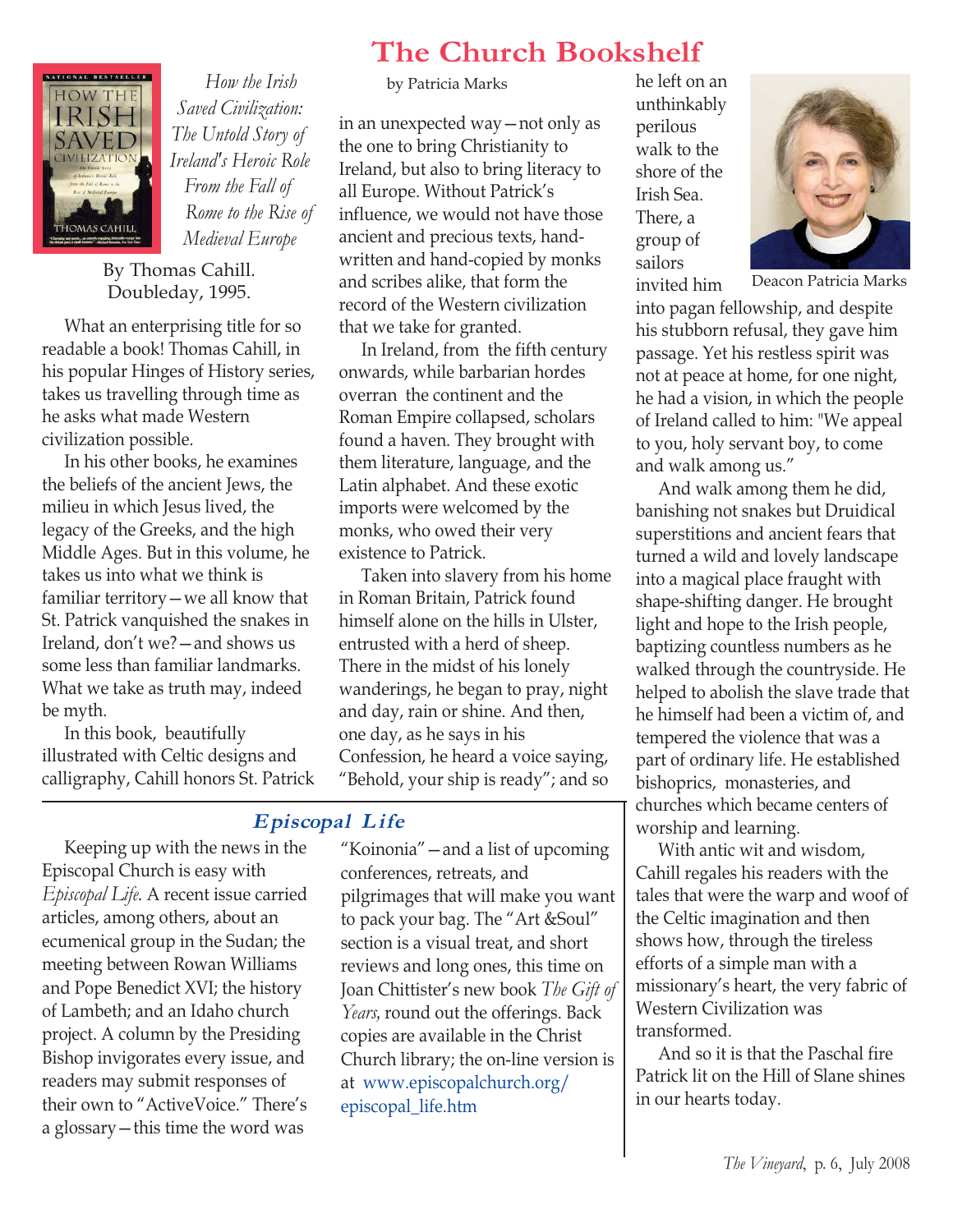## **Around the Parish**



Valwood Headmaster Cobb Atkinson (l.) presents the Eager Scholarship to Gus Elliott.

In a recent ceremony Gus Elliott received the Eager Scholarship, a \$1,000 tuition grant awarded each spring to a rising senior who best exemplifies Bill Eager's commitment to academic excellence, extraordinary integrity, natural leadership ability, and passion for Valwood School.

Bill (William G.) Eager, III, a long-time member of Christ Church, supported Valwood school as a volunteer varsity soccer coach and later as trustee and financial advisor for 34 years until his death in the fall of 2005.

A few of Gus' accomplishments include: Christ Church EYC and acolyte, Lowndes Youth Leadership League, Valwood School Honor Council, National Honor Society, Valwood School Varsity football, basketball and track, and Athens Y Camp Counselor.

## **Words for Season After Pentecost**

**Time To do important things To plan ahead To have fun**



Nancy Price, 1st Sergeant Thomas Price, Kathyrn Mayer, and Fr. Peter Ingeman (l. to r.).

Pencil & Paper Project (Iraqi Children's Fund) Update--First Sergeant Thomas Price and his wife Nancy blessed us with a surprise visit to Christ Church June 4th. Sergeant Price was on leave from Iraq and reported that our school supply donations arrived just before he left. He extended great appreciation for our work on the Project. Although the school was not able to open in May as originally planned, hopefully it will open in June. We are still collecting money and supplies for the Project and will announce the next shipment date in the near future.

#### **Christ Episcopal Church Leads Mission to the Dominican Republic**



The Rev. Tar Drazdowski, Amanda Harrell, Stefani Carroll, Clint Beeland, Robbie Beeland, Juanita Quinn, and others from Dothan, Alabama, left for the Dominican Republic on June 14 and will return on June 21. There will be a program describing their activities in the near future. Watch for photographs on the Christ Church Web site. The photo below is the collection of mite boxes Christ Church children sent to the Dominican Republic.



#### **2008 GRADUATES**

**Alex Lind – Valdosta High School Lindsey Wisenbaker – Lowndes High School Jessie Querin – Valwood School Stephanie Tillman – Valdosta High School Dimitri Lazari - Brett Nelson – Culinary School Marie Moser – JD from University of Kentucky College of Law Ellis Moser - Master's Degree in Aerospace Engineering from Georgia Tech (Dec. '07) Rick Coleman – Georgia State**

- **Rosanne Rumstay Master's Degree in Library Science from University of Alabama**
- **Leona Zipperer Agnes Scott (Sylvia & Emory Warrick's granddaughter)**
- **Michael Black Doctor of Education from Florida State University**

**Robert Tillman – Georgia Tech Nathaniel Balanis – VSU**

**\*\* Regan Adams, John David Greneker and Pierce Baker – Kindergarten \*\***